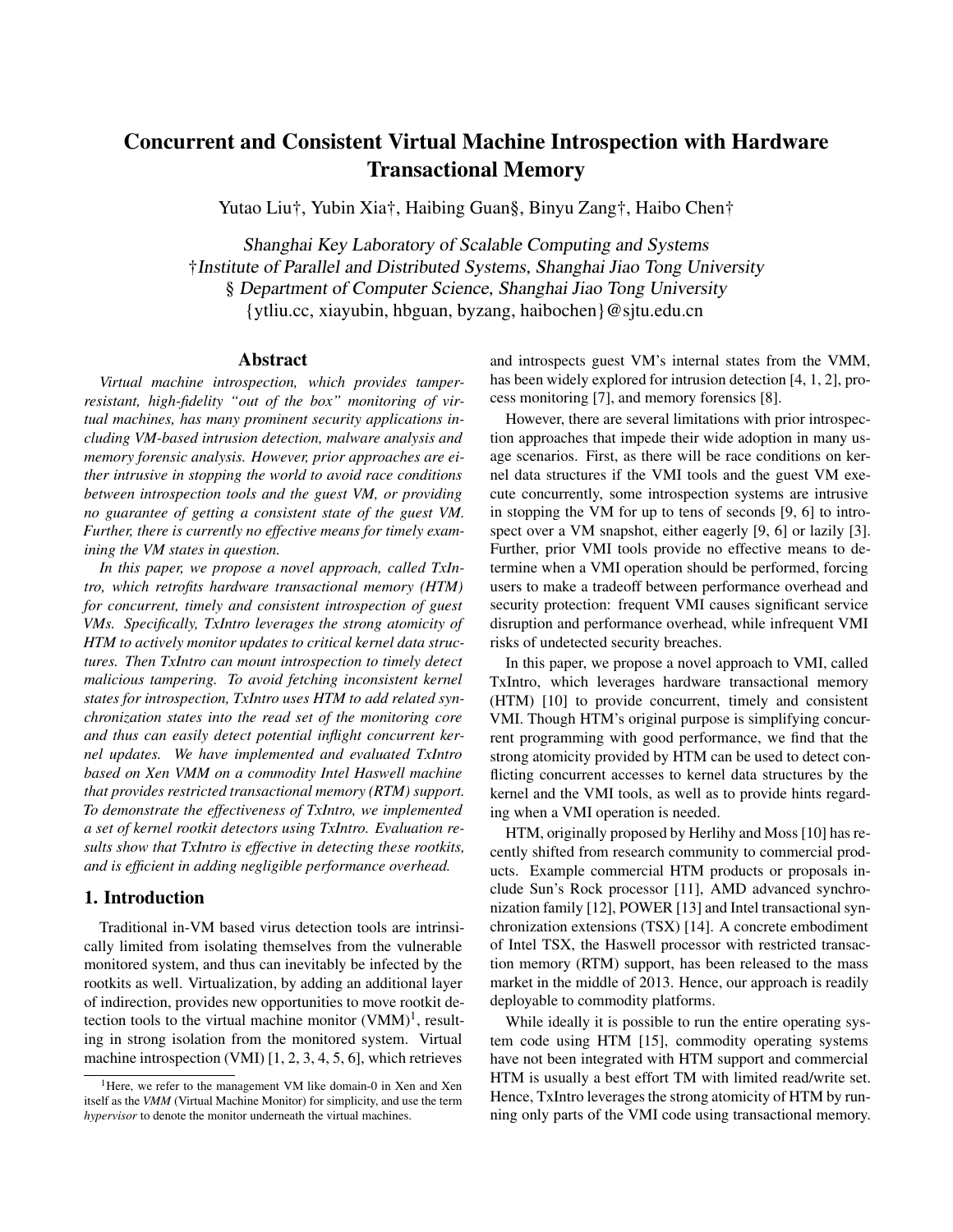TxIntro ensures concurrent and consistent VMI by adding the associated synchronization states into the read set of the CPU core running VMI tools, so that inflight updates to critical kernel data structures will cause transaction aborts in VMI tools, where TxIntro can retry to get a consistent state to check. To provide active monitoring of critical kernel data structures (e.g., syscall/IDT table, kernel hooks), TxIntro dedicates a (logical) CPU core to hold these states to actively monitor kernel updates, which will cause transactional aborts to trigger the corresponding VMI tools.

TxIntro is further built with two techniques to reduce the read and write set of VMI code. To reduce enlarged read and write set due to two-dimensional page walk to access guest VM's memory, TxIntro leverages a technique called *core planting* that dynamically implants a stealthy core to the guest VM to allow direct access of guest VM data. To leverage the asymmetric read/write set of commodity HTM machines, we propose a two-phase VMI approach that uses a pre-run phase to trade read set for write set.

We have implemented TxIntro based on Xen/Linux, which runs on an Intel Haswell machine with RTM support. Tx-Intro leverages the asymmetric read and write set feature in Haswell, where the read set is 100X larger than the write set (4 MB vs. 31 KB in the tested machine), to hold a relatively large set of kernel data structure for monitoring. Though the emphasis of TxIntro is an architectural mechanism for nonintrusive, timely, concurrent and consistent VMI instead of specific security policies, we have built 9 VMI tools using TxIntro to detect a variant of kernel rootkits. Our evaluation shows that TxIntro is effective in timely detecting such kernel rootkits and intrusions. Performance evaluation shows that TxIntro incurs little disruption to the guest VM and consumes only a small amount of resources.

In summary, this paper makes the following contributions:

- VMI using HTM. We introduce TxIntro, a novel approach that provides non-intrusive, concurrent, consistent and timely VMI. We identify the problems associated with prior approaches (section 2), and show how TxIntro successfully solves them (section 3).
- **VMI optimized for HTM.** We describe two novel techniques that significantly reduce the read and write set of VMI code (section 4).
- An implementation of TxIntro on a Haswell processor. We show that TxIntro can be practically implemented (section 5.1) and integrated to detect intrusions by applying it to several existing VM monitoring tools (section 5.2).
- Experimental validation of the benefits of TxIntro. We evaluate the effectiveness using a number of kernel rootkits (section 6.1) and the non-intrusiveness by using application benchmarks (section 6.2).

# 2. Motivation and Background

This section first introduces virtual machine introspection (VMI) using LibVMI [16] as an example. LibVMI is an open-



**Figure 1: Architecture of LibVMI**



**Figure 2: Example VMI code to detect hidden processes**

source VMI system from Sandia National Laboratories that supports both Xen [17] and KVM  $[18]^2$ . We use it because it is relatively mature and should be representative of typical VMI systems. We then describe some potential issues with prior VMI approaches and finally present some background information related to transactional memory using Intel's Restricted Transactional Memory (RTM) as an example.

#### 2.1. Virtual Machine Introspection

Figure 1 illustrates an architectural overview of typical VMI system such as LibVMI. A VMI tool runs as a user-level process inside the management VM, which uses the library interfaces provided by LibVMI to pull memory from guest VMs for introspection. Figure 2 shows an example VMI tool that checks the process runqueue to detect hidden processes. In the VMM, the tool first iterates the system-wide process list to get the whole set of processes and then fetches the set of all runnable processes by scanning the runqueue of each virtual core. As all processes should be present in the runqueue in order to execute, the tool can detect hidden processes by calculating the difference of the two sets, i.e., processes in the set of runnable processes, but not in the set of all processes.

 $2$ The support for KVM is relatively less mature than Xen. Hence, we use a Xen-based version in our study.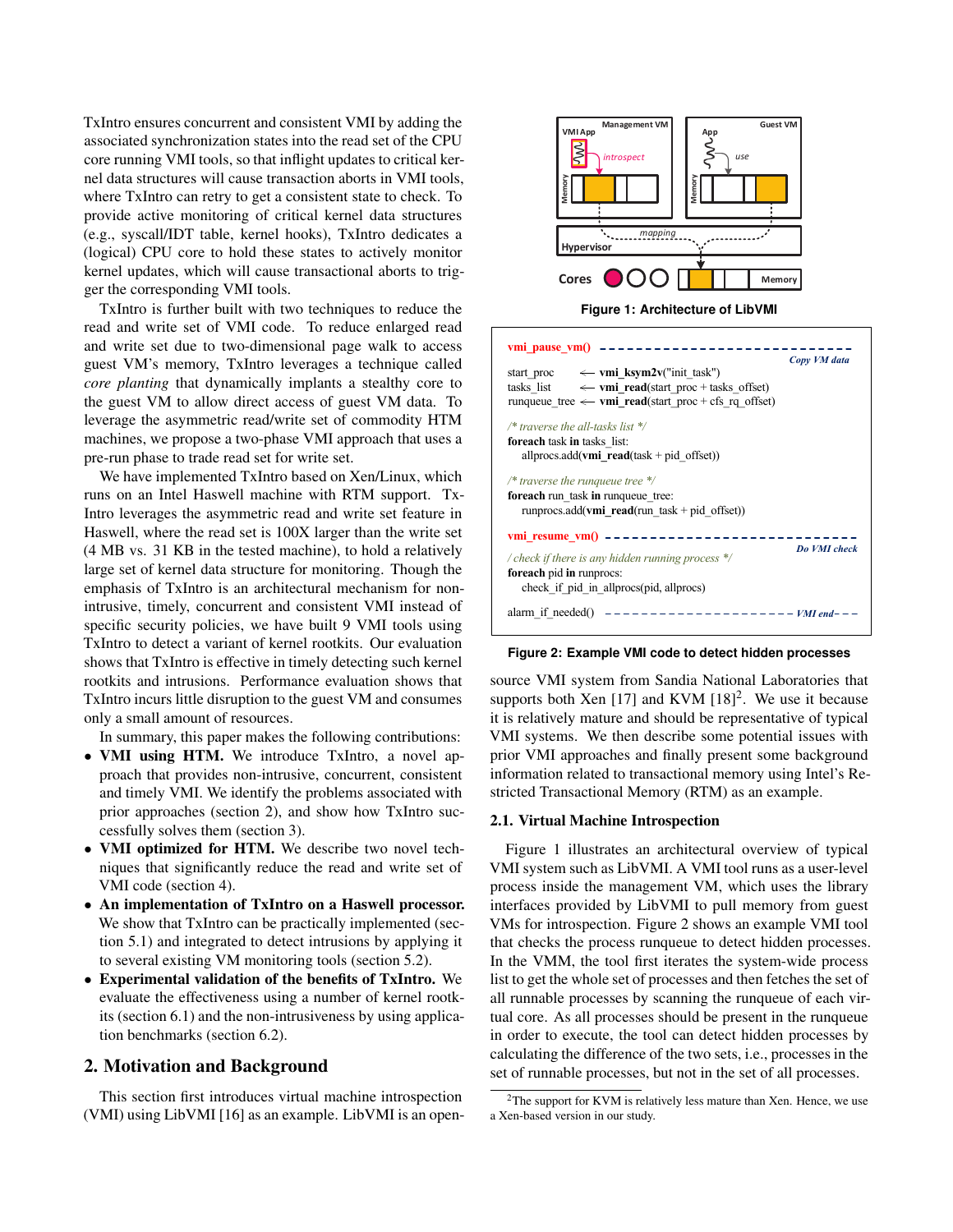

**Figure 3: Software page table traversal in** *vmi\_read\_addr*

As the VMI tool resides in a different address space than the monitored VM, it requires a two-dimensional address translation as it only gets a virtual address in the guest virtual machine. The *vmi\_read* function gets the virtual address in the VMI tool of the specified guest virtual address. It does so by using the guest virtual address to walk the guest page table to get the corresponding guest physical address, which is then translated into host physical address and finally mapped to the virtual address in the VMI tool. However, as shown in figure 3, such a translation would require five accesses to the guest page table for a 4-level page table and a hash table that translates guest physical address to host virtual address in the VMI tool, as well as some hypercalls<sup>3</sup> to the hypervisor in order to create mappings for guest physical address to virtual address in the VMI tool upon a miss in the hash table.

### 2.2. Issues with Prior VMI Approaches

Intrusiveness: As shown in Figure 2, the VMI tool needs to stop the guest VM in order to get a consistent state of the guest VM (*vmi\_pause\_vm()*). However, there are two main issues with such an approach. First, it is essentially intrusive in suspending the VM and the suspension time is usually lengthy. For example, even some simple VMI tools would require stopping the VM from being executed tens of milliseconds, and for frameworks using python like Volatility [19], the stop time is even longer than tens of seconds (e.g., figure 10 in [9]). A lengthy VM suspension time will not only cause disruption to the running services, but also may render some services not function correctly due to timeout of some critical requests (like DMA and heartbeats).

Consistency: Even if the VM is suspended, a VMI tool may still get inconsistent states. This is because some pending updates to the data structures to be checked may still have not completed, causing an inconsistent view by the VMI tool. This may either cause false positives/negatives, or even crash the VMI tool [9, 3]. Hence, some VMI systems need to wait a quiescent state (e.g., all VCPUs are executing in user mode) to stop the VM [9]. However, for today's virtual machines with multiple virtual cores, it is not easy to wait such a quiescent state without enforcing such a state (e.g., pending a CPU in user mode). Further, there may be some time-of-checkto-time-of-use issues, where the suspension time is not the quiescent time due to concurrent execution of multiple cores.

One approach to mitigating the consistency issue is using non-blocking VMI to inspect a guest VM first and then reinspect again if the first trial detects potential inconsistency. It will then suspend the VM to do checking if the two VMI runs detect a problem [3]. This approach could reduce the frequency of lengthy suspension of VMs. However, it may introduce both false positives and false negatives, as some transient inconsistence will miss a necessary VMI run (thus false negatives) and unsynchronized accesses in two runs may cause false positives. Ultimately, it still needs to suspend the VM to run VMI code.

Timeliness: Further, most prior VMI approaches provide no effective means to infer when a VMI would be necessary. This requires users to make a tradeoff between security and performance: frequent VMI causes significant disruption to running services but infrequent VMI may render some kernel rootkits undetected.

#### 2.3. Transactional Memory

Hardware transactional memory, after nearly two decades of discussion in the research community, has been recently available to the mass market, i.e., Intel's restricted transactional memory (RTM) [14] and hardware lock elision  $[20]^4$ . RTM extends the instruction set of x86 with several new instructions called *xbegin*, *xend* and *xabort*, which begins, commits and aborts a transaction respectively. Like all other transactional memory proposals, RTM ensures atomicity and isolation for all running transactions, and implements mechanisms like conflict detection and version management.

For hardware simplicity, RTM implements conflict detection by piggy-backing on the cache coherence protocols, like the early HTM proposal [10]. Specifically, each core maintains a read set and a write set that track the memory addresses read and written in a transaction by extending cache lines with additional read and write bits. Each coherence message will intersect these bits for a cache line in the involved cores to detect conflicts (e.g., read/write and write/write conflicts). A conflict aborts a transaction, whose execution will be directed to the beginning of the transaction, which then switches to a user-provided fallback handler. One interesting feature in RTM and most other HTMs, is that they provide *strong atomicity* such that a transactional execution will be unconditionally aborted by a non-transactional execution if their memory accesses overlap.

Unlike some HTM proposals supporting unbounded transactions [21], RTM is restricted in that it cannot survive from context switches, mode switches and interrupts, which will

<sup>&</sup>lt;sup>3</sup>Hypercall is similar to syscall but is used to request the hypervisor's services.

<sup>4</sup>We only discuss RTM here as the underlying mechanism is similar, though their interfaces are different.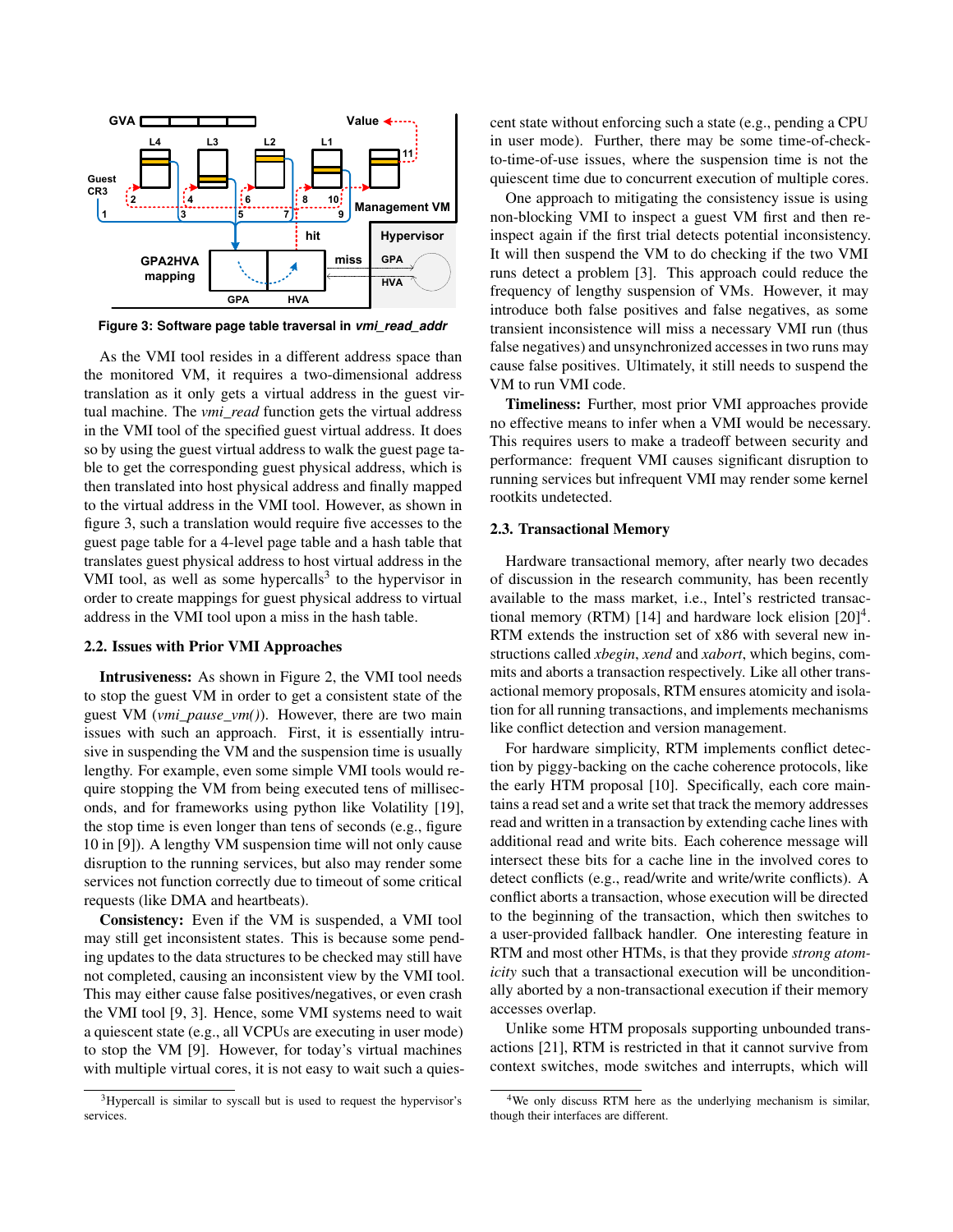

**Figure 4: Overview of TxIntro.**

abort a running transaction. Further, its read/write set are limited in size and a *capacity abort* will happen if there are any cache misses (e.g., capacity or conflict misses) in the transactionally tracked cache lines. Interestingly, accordingly to our evaluation, though the official Intel Software Development Emulator [22] indicates equal sizes for read and write set as the size of L1 cache, our evaluation shows that its read set is actually around hundred times of the write set (4 MBytes vs. 31 KBytes using a microbenchmark in our tested machine) due to some internal optimizations to track read set. Such asymmetric read/write set size makes it very appealing for VMI, which mostly introspect (i.e., read) guest VM states.

## 3. Transactional Virtual Machine Introspection

TxIntro leverages hardware transactional memory to provide concurrent and consistent virtual machine introspection that is non-intrusive and transparent to guest VMs. The key idea is to leverage the strong atomicity of HTM to ensure that a VMI tool running in a transactional region can always get a consistent state of guest VM, even if the guest VM is not running in a transaction. This section first describes the basic architecture and algorithm of TxIntro. In the next section, we will further show two optimizations that significantly reduce the read and write set of VMI code so as to accommodate relatively large and complex VMI tools.

#### 3.1. Architecture Overview

Figure 4 shows the overall architecture of TxIntro. The VMI tool mainly runs in the management VM so that it is isolated from the guest VM to be checked. In section 4.1, we further show that parts of its execution can be securely planted into the guest VM stealthily to reduce transactional working set during introspection. TxIntro can monitor multiple VMs simultaneously, essentially embodying a securityas-a-service model for cloud platforms. TxIntro runs in both active and passive modes. In the passive mode, TxIntro monitors updates to critical kernel data structures. Upon detecting any updates to monitored data, TxIntro actively runs the corresponding VMI tools to detect potential kernel rootkits.

#### 3.2. Passive Transactional VMI

In passive mode, TxIntro dedicates a logical core (e.g., a hardware thread) to monitor critical data structures in guest VMs. To monitor updates to data structures, TxIntro first translates their addresses from guest virtual address to host virtual address in the VMI tool, as discussed in section 2.2, and maintains a copy of these data for rescanning later. Tx-Intro also places probes in the hypervisor's extended (nested) page table in case the mappings from guest physical addresses to host physical addresses have been changed (which is rare). To start monitoring, TxIntro starts a transaction and adds the addresses of critical kernel data structures to the read set by touching them. TxIntro disables interrupts and context switches in this (logical) core to minimize transactional aborts due to system events.

When there is an update to the monitored data, the transaction abort will be flagged as a conflict abort and TxIntro fetches the virtual address related to this abort through performance monitoring tool (i.e., Intel's Precise Event Based Sampling (PEBS)). In the abort handler, TxIntro determines if the address is due to false sharing (as HTM monitors updates in cache line granularity), or belongs to the monitored addresses. If it is not caused by false sharing, TxIntro then determines which VMI tool should be used according to the address causing the abort. TxIntro then notifies the VMI daemon in another core to start VMI on the corresponding guest VM and returns to the transactional memory loop. The transaction will also be aborted if the address mapping of monitored data has been changed. In this case the hypervisor will send an address change message to TxIntro (i.e., using shared memory), which will abort the transaction. TxIntro will then track the updated addresses using the updated mapping.

Instead of using the monitoring feature provided by TxIntro, it is also possible to use page protection in the hypervisor to intercept updates to critical data structures. However, as the protection granularity can only be done in page level, there could be a number of false sharing that causes frequent traps into the hypervisor, which may cause significant performance slowdown. Another approach would be modifying the guest kernel to aggregate critical data structures together into the same pages to mitigate false sharing [23], which, however, requires significant changes to operating system kernel. In contrast, TxIntro uses HTM to monitor updates in the cache line level, which is with reasonably fine granularity and requires no change to operating system kernel.

#### 3.3. Active Transactional VMI

To support transactional VMI, users may simply replace *vmi\_pause\_vm* and *vmi\_resume\_vm* in Figure 2 with *xbegin* and *xend*, as well as adding a simple abort handler that retries the VMI. However, this may still result in inconsistencies as some pending updates are still in-progress. As discussed before, even if the kernel has been paused where there is no con-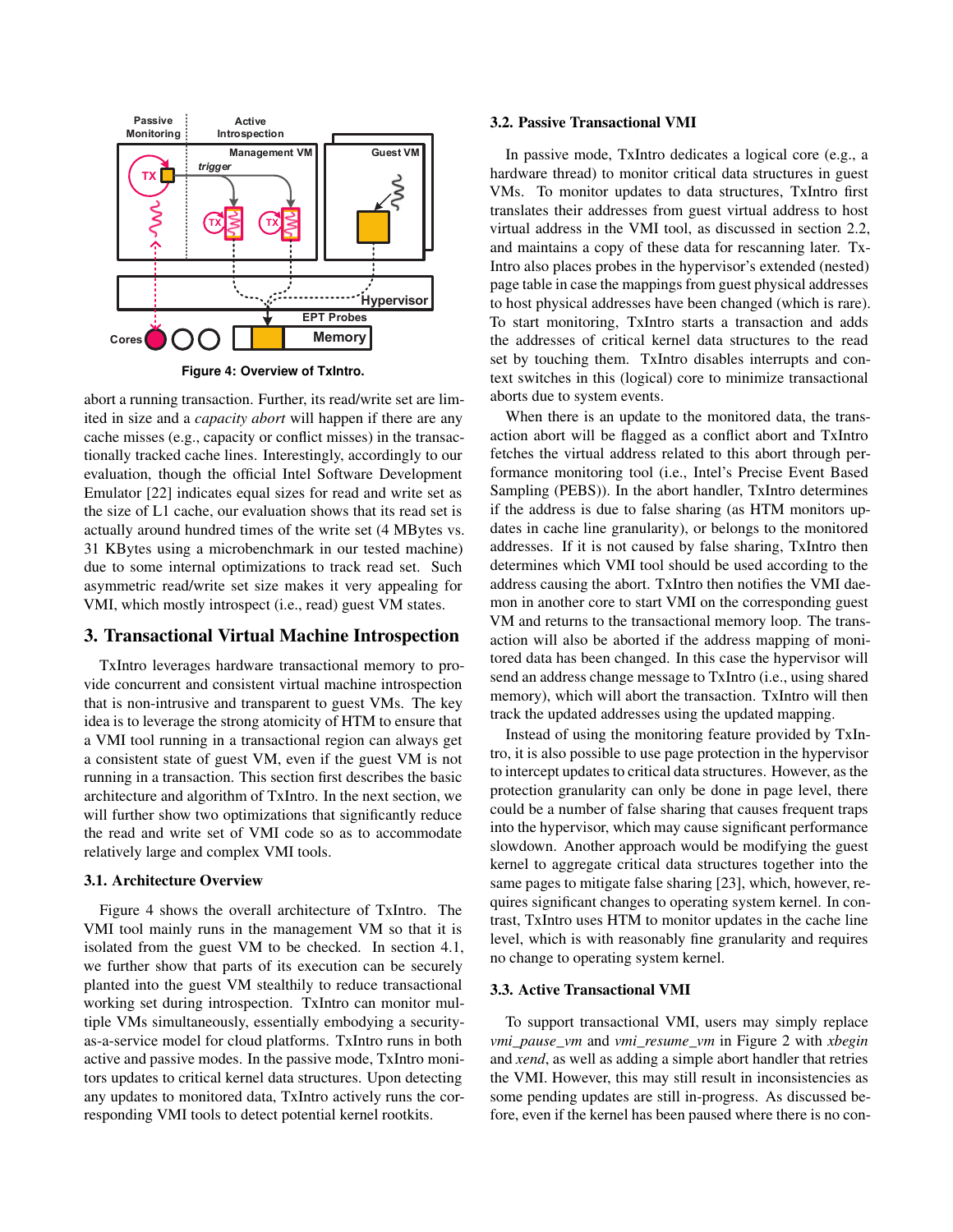

**Figure 5: Basic version of VMI code to detect hidden processes using HTM.**

flicting access with the VMI process, TxIntro can still get inconsistent states, leading to false positives or false negatives.

To address this issue, TxIntro also tracks the synchronization states associated with data touched by a VMI tool. As shown in figure 5, to begin a VMI process, TxIntro starts a memory transaction and first checks the synchronization variables protecting the data structures to ensure that there is no inflight update (e.g., lock is not locked). If so, they are also implicitly added to the read set of this transaction. As a result, any pending or ongoing updates to the data structures will be detected by triggering a transactional abort, where the VMI process can be restarted from the beginning. It should be noted that by checking the synchronization states in the HTM region, TxIntro avoids the issue of time of check to time of use (TOCTTOU), as the checking code is executed atomically with the actual VMI code.

An alternative approach would be to acquire all related locks before the VMI process to ensure a consistent check. However, OS kernels usually have a very complex locking discipline where the locking orders and nesting are very tricky and it is very easy to hang the entire kernel [3, 24]. Further, acquiring the related locks is essentially intrusive to the guest VM and the rootkit could check the lock status to see if some VMI check is in progress.

After all related synchronization variables have been added to the read set, TxIntro starts the VMI process, similarly as the original VMI code.

Handling Transaction Aborts: When there is a transaction abort, TxIntro handles it according to the abort reason. If the abort is caused by system events, TxIntro simply restarts the transaction. If it is caused by a conflict abort, this means that there may be conflicting accesses from the guest VM's code. Hence, the VMI transaction should be restarted as well.

Though the above scheme can work in principle, it may cause permanent aborts due to the limited support of transactional memory in commodity processors for some VMI tools. One potential issue is that it would require some system calls as well as hypercalls in order to create valid memory mappings so that guest virtual/physical addresses can be accessed from the VMI tool's code. To address these problems, instead of directly running VMI code inside the transaction, TxIntro uses a *pre-tx* phase to first run the VMI code, in which Tx-Intro creates all required mappings, issues necessary system calls and hypercalls.

#### 3.4. Scope and Assumptions

Instead of focusing on the specific introspection policies, the focus of TxIntro is on an architectural approach to providing concurrent and consistent VMI, yet is non-intrusive to guest VMs. Hence, TxIntro shares most assumptions with prior VMI systems, including relying on the general knowledge from the OS design principles, correctly interpreting guest VM states and trusting the hypervisor and management VMs. Hence, TxIntro may have both false positives and false negatives like others. For example, a sophisticated adversary controlling the operating system may provide an illusion of displaced kernel text and data, deliberately violate the locking disciplines, or even tamper with the hypervisor and management VM using security vulnerabilities to circumvent the introspection from TxIntro.

As other VMI systems, TxIntro relies on other means like hypervisor based integrity checking and assurance [25] to guarantee the integrity of kernel code and static data. Further, it assumes that a hypervisor can have full access to guest-VM memory, and thus cannot work under some hypervisor-secure systems [26, 27, 28].

# 4. Reducing Read/Write Set

Unlike some unrestricted transactional memory proposals [21, 29] in the research community, commodity processors like Intel's Haswell and Sun's Rock [11] are usually built with limited read/write set to track memory accesses during transactional execution. Hence, when running some VMI tools that access a large portion of guest VM's state, the transaction may not make forward progress due to capacity aborts where transactional memory accesses exceed the maximum read and write set.

TxIntro is further refined with awareness of the limited working set for a transaction. First, TxIntro optimizes the two dimensional address translation described in section 2.2, which consumes much more memory accesses than it is required due to address translation, to reduce potentially large read set. Second, TxIntro leverages the asymmetric read- /write set feature of Intel's Haswell processor by using a twophase VMI to further reduce read set and minimize write set.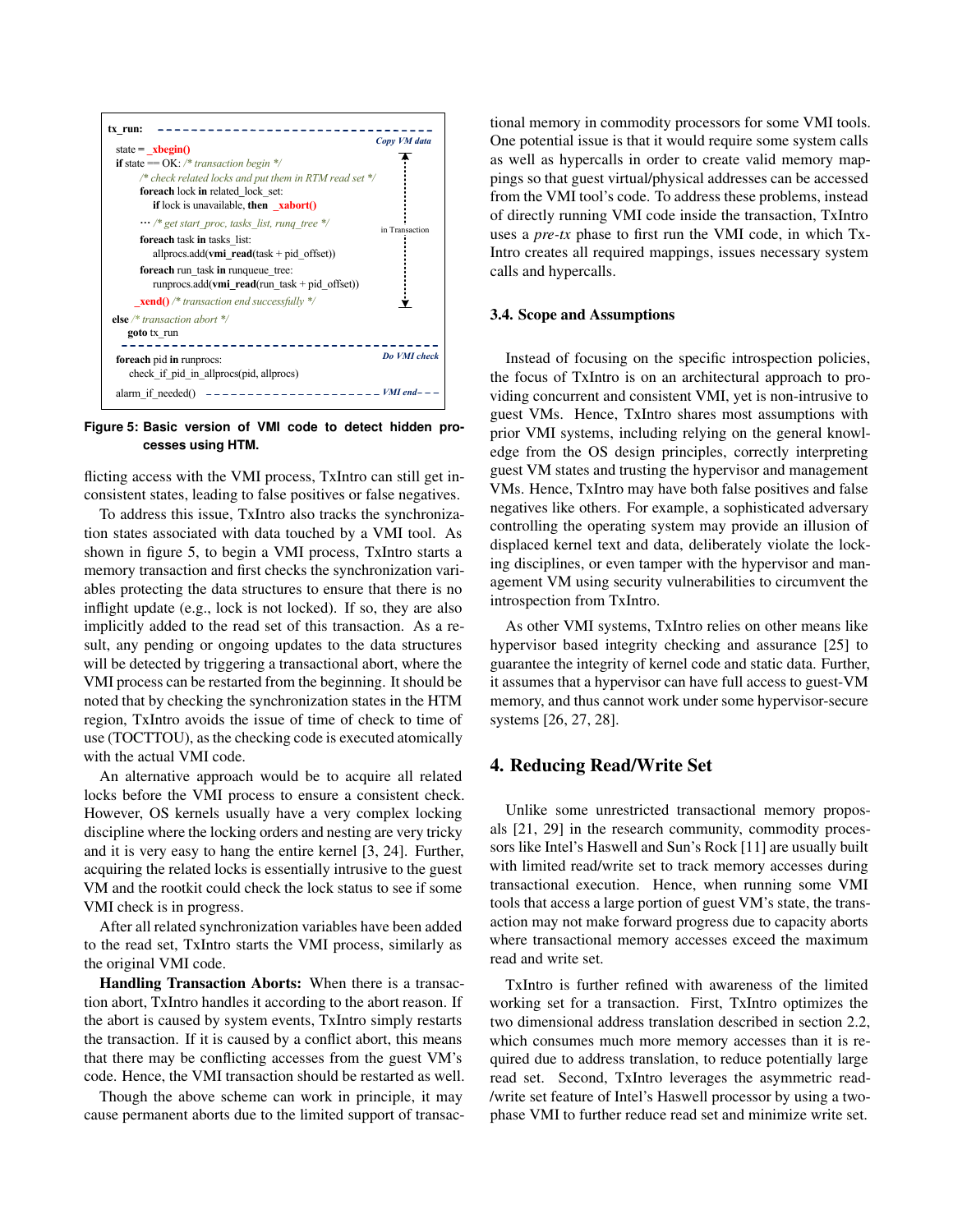

**Figure 6: Statistics regarding working set optimization to do VMI for different tools (the unit is byte). Ori-x, invm-x and 2phasex mean the read/write set for basic, in-VM core planting and two-phase VMI version of TxIntro accordingly.**

### 4.1. In-VM Core Planting

As discussed in section 2.2, a single memory access to guest VM requires two-dimensional walk of both guest VM's page table as well as a hash table. This will significantly increase the working set of the VMI code. Figure 6 shows the working set of 9 VMI tools, many of which significantly exceed the maximum read/write set of a single transaction can hold. To address this issue, we propose an approach called *In-VM Core Planting*, which stealthily plants a virtual core running the VMI code into guest VM's space.



**Figure 7: Memory mapping for both the implanted core and guest VM cores.**

First, to make the implanted core see the same mapping from GPA to HPA with the guest VM, TxIntro first makes a copy of the extended (or nested) page table of the VM, and marks all the pages as read-only to avoid the VMI code from mistakenly modifying the guest VM's memory, as shown in Figure 7. Then TxIntro further appends a small amount of memory to the implanted core with read/write permission. This part of memory is used only on the implanted core. It is invisible and unaccessible to the guest VM.

Second, TxIntro creates an in-VM page table to run the VMI code. The page table is stored in the appended memory. In the L4 page table directory, the entries of kernel address directly point to the L3 page entries existing in the guest VM memory. Thus the VMI code shares the mapping of kernel address space with the guest VM. The VMI code is running in ring-0, thus it can directly access the kernel memory.

Finally, TxIntro loads the code and data sections of the VMI program to the appended memory, and sets the PC of the implanted core to the start of VMI code. It then issues VMLAUNCH/VMRESUME to run the VMI code. During the execution, TxIntro ensures that no external interrupt will be delivered to the implanted core, all the related pages are pinned to avoid any page fault, and the TLB shoot down interrupt is intercepted to keep guest TLB in sync. At the end of the VMI code is a *cpuid* instruction, which will cause a VMEXIT and trap to the hypervisor.

By the carefully manipulated extended page table and in-VM page table, the VMI code can access all the kernel memory without two-dimensional walk of page tables in software. This significantly decreases the working set of typical VMI code. Figure 6 also shows the working set of optimized VMI tools using core planting, which is significantly reduced and can mostly fit into the working set of a typical VM.

Note that the above approach does not compromise strong isolation and stealthiness of traditional VMI approaches. This is because the planted core is completely invisible from the guest VM and the VMI code is only with read-only access to the guest VM data. Hence, neither the VMI code nor the guest VM can tamper with the other peer.

#### 4.2. Two-phase VMI-Copy

Though in-VM core planting significantly reduces the working set of typical VMI tools, the write set of some VMI tools still exceeds the capacity of RTM on typical processors, as shown in Figure 6. To address this issue, TxIntro leverages the asymmetric read/write set of commodity RTM and is built with a *two-phase VMI-copy* approach to further reduce read set and minimize write set.

Specifically, instead of directly running VMI-copy code within a transaction, TxIntro runs in two phases. The first phase runs the main VMI-copy code on the implanted core to directly execute in the address space of the guest VM, and without stopping other execution in the guest VM. During the first phase, other than recording the VMI related data (like pid,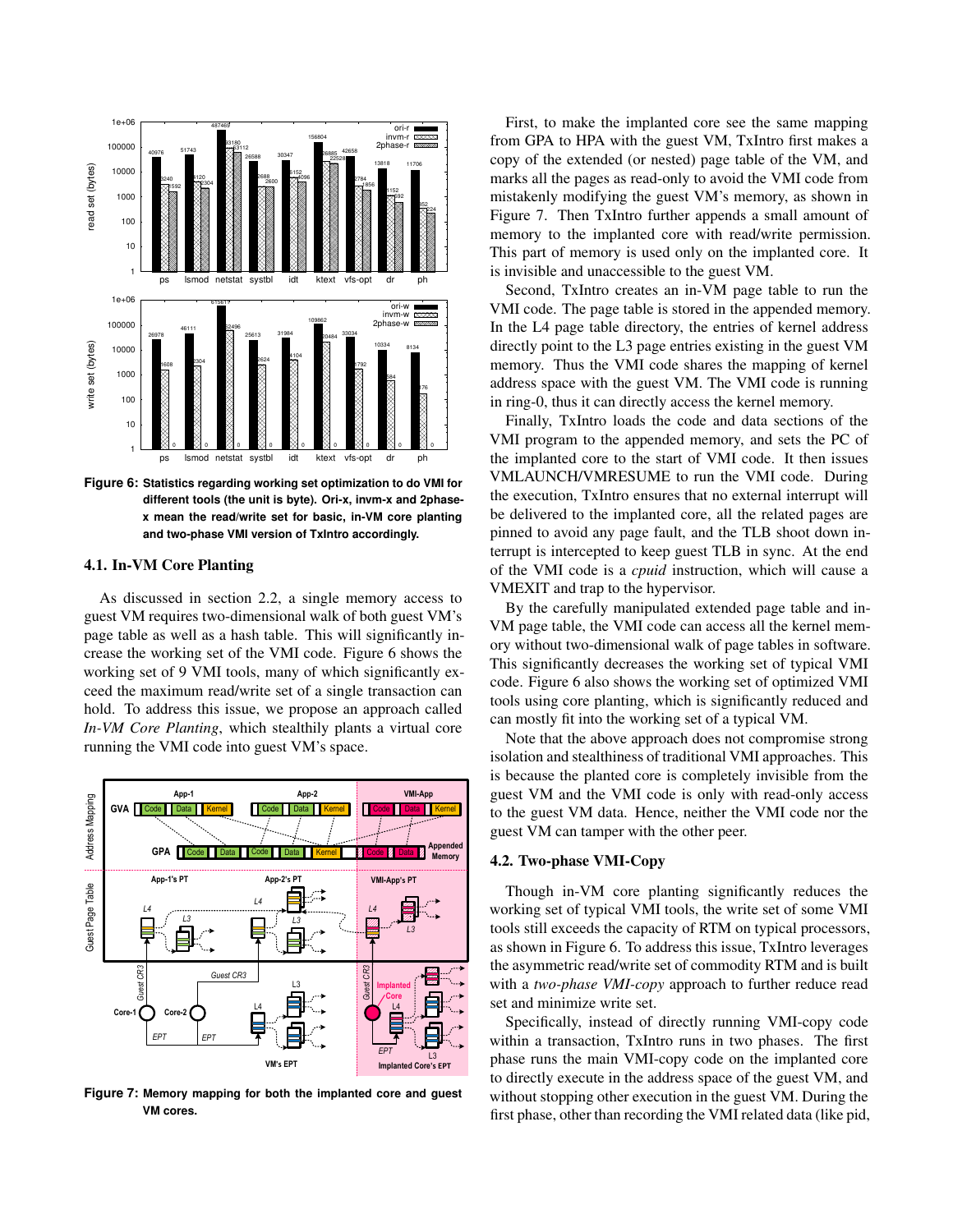

**Figure 8: Example code of two-phase VMI-copy.**

process names), TxIntro also collects all of the guest memory access trace: a table of guest virtual addresses *vmi\_read\_addr* and their corresponding dereferenced values *vmi\_read\_value*. As the guest VM is still executing, the values might be out-ofdate or inconsistent.

In the second phase, TxIntro starts a transaction using *\_xbegin* provided by RTM. In the very beginning of the transaction, TxIntro checks the related synchronization variables (e.g., locks) protecting the data structures related to the VMI code. If any of the variables indicate that the corresponding data structures are being modified, the transaction aborts and the entire VMI-copy process reruns. Note that if the checking passes, all of the touched synchronization variables have been put in the read set of RTM. After that, TxIntro begins the consistency checking by simply verifying if the currently dereferenced value of every *vmi\_read\_addr* entry equals to its previous dereferenced value stored in *vmi\_read\_value*.

As shown in Figure 8: (1); if there is no change in the collected memory during the VMI-copy process, which is most likely, then the consistency checking passes and the transaction ends normally, which means the VMI data we collected in phase-1 is consistent and can be used for further analysis; (2); if there's any write on the collected memory during the VMI-copy process, then there must be some dereferenced values not equaling to the collected ones, which means data collected in phase-1 may not be consistent, and will cause a retry of VMI-copy; (3); if no collected memory changes during phase-1, but there are some memory modifications during phase-2, since the synchronization variables are touched at the beginning of phase-2, it will cause retry of VMI-copy due to transaction conflict abort. However, since the last two cases rarely happen, and the second phase runs very fast, the impact of false positives is small. Even if they occur, it simply requires restarting transactions from the beginning, without causing actual false alarms on VMI.

# 5. Implementation and Applications

#### 5.1. Implementation Status

We have implemented a working prototype of TxIntro based on Xen and it supports Linux as the guest VM. TxIntro mainly modifies the management VM (i.e., domain-0), as well as a few changes to the Xen hypervisor to support in-VM core planting. TxIntro currently runs on Intel Haswell processor. TxIntro currently uses the extended page table [30] to isolate the planted core from other cores of the guest VM. But there is no fundamental limitation to support shadow page table. TxIntro makes no modification to guest VMs. In total, TxIntro adds or changes around 1,500 and 840 SLOCs to the domain-0 and Xen hypervisor accordingly.

To monitor updates to critical kernel data structures, one critical issue is precisely knowing which address is modified. One intuitive approach would be using the information provided by HTM aborts. For example, the *RTM\_RETIRED.ABORTED* event in Intel's Precise Eventbased Sampling (PEBS) describes transaction abort information. However, though the field of *Data Linear Address* originally appears in Haswell's specification, Intel later removed it from the ABORTED event. We use another workaround by leveraging other PEBS events: HITM and MISS <sup>5</sup>. Before a transaction, we first read all of the critical data to ensure they are loaded into the cache. Then we enable monitoring any HITM and MISS events. After that, the transaction starts and all of the critical data is read again. Since the data is in cache, the memory read in transaction will likely not trigger any HITM or MISS events. When there is a transaction abort, we first read all of the data structure again, and stop the monitoring. Now we should get some PEBS records, since there must be some other cores changing one or more addresses of the critical data. By checking the records, we usually can get the linear addresses of data that has been modified, and invoke the corresponding VMI tools. In occasional cases where there is no such record<sup>6</sup>, we simply issues all VMI tools, which is still very efficient as shown in section 6.2. Retriv-

<sup>&</sup>lt;sup>5</sup>MEM\_LOAD\_UOPS\_LLC\_HIT\_RETIRED.XSNP\_HITM, and MEM\_LOAD\_UOPS\_RETIRED.L1\_MISS. Suppose core-1 is accessing some memory location that has been changed by core-2. If the data has not yet been written back to memory, core-1 will get an HITM event. Otherwise it will get a MISS event.

<sup>&</sup>lt;sup>6</sup>The current RTM contains some suspicious behavior not well documented. We did encounter such a case several times during evaluation and didn't have a good reason for this.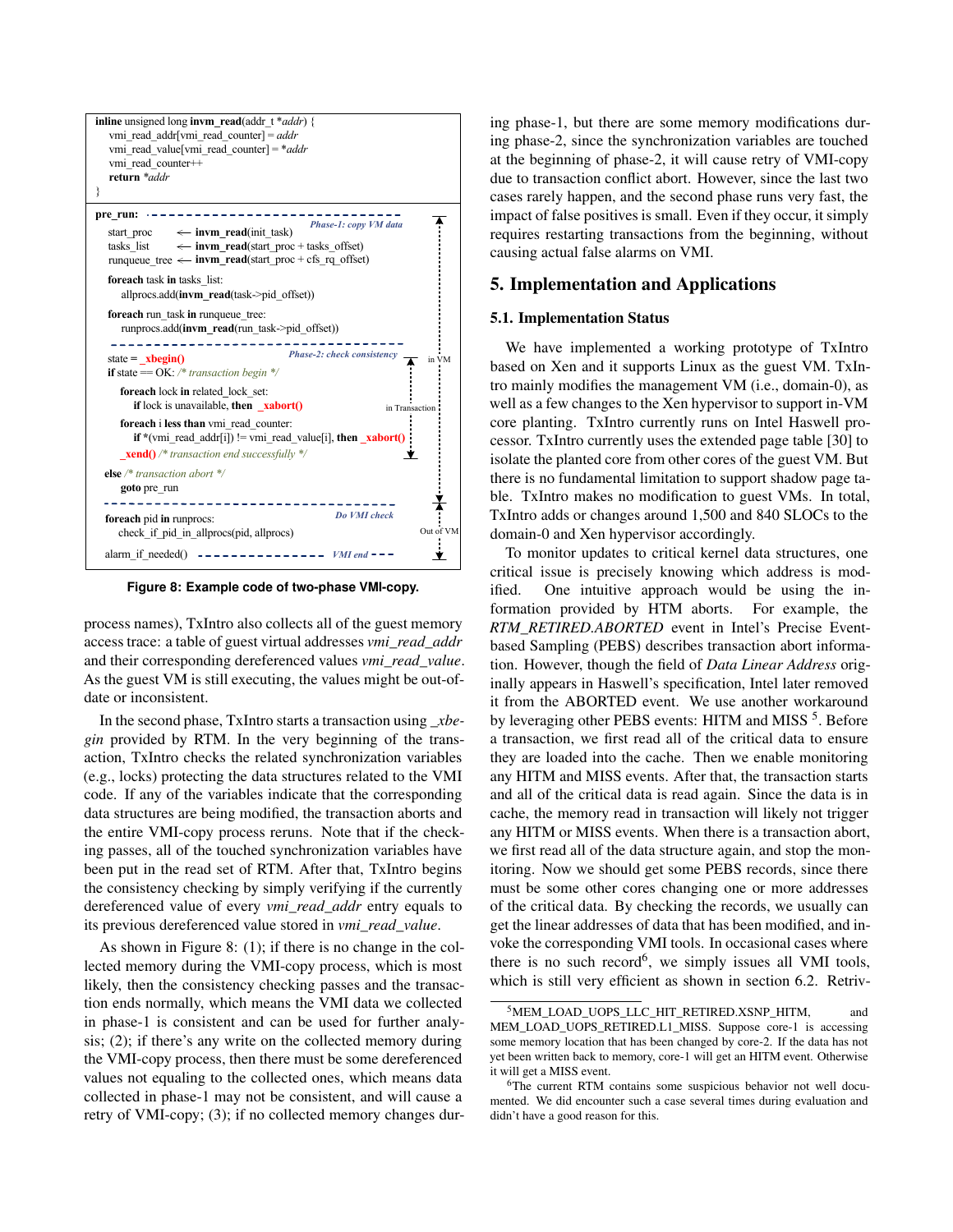ing exact conflicting address here is so complicated, that we strongly recommend restoring the *Data Linear Address* field to ABORTED event.

#### 5.2. Applications of TxIntro

| <b>Rootkit</b> | <b>Descriptions</b>                                            |  |  |  |  |
|----------------|----------------------------------------------------------------|--|--|--|--|
| adore-ng       | hide process, module, self, log; local root escalation         |  |  |  |  |
| average-coder  | hide process, module, self, log, tcp; local root escalation    |  |  |  |  |
| dbg-reg        | give root right to process; hide self                          |  |  |  |  |
| wnps           | hide process, module, self, port, file; key logger; root shell |  |  |  |  |
| int3backdoor   | give root right to process                                     |  |  |  |  |
| ipid           | passive covert channel for sending message                     |  |  |  |  |
| kbdv3          | backdoor that allow root access                                |  |  |  |  |
| kheast         | hide process, self, port, file; key logger; root escalation    |  |  |  |  |
| override       | hide process, port                                             |  |  |  |  |
| ktextmod       | give root right to process to kill                             |  |  |  |  |
| dkomhide       | hide process, module, port using DKOM technique                |  |  |  |  |

**Table 1: Rootkits descriptions**

We have used TxIntro to write 9 VMI tools to detect a set of kernel rootkits, including control-flow based hooking and direct kernel object manipulation, as shown in Table 1. Table 2 lists the major attacking means involved in these rootkits.

For control-flow based hooking, as most of the memory pages (e.g., IDT, kernel text section, etc.) are set to read-only, kernel mode rootkits usually change pages to read/write by unsetting WP (write protection) bit in CR0 to alter them. As a result, most of the above data structures do not have synchronization variables to protect them, except the packet handler list (*ptype\_all*), whose consistency is ensured by *ptype\_lock* and RCU. Thus *packet handler check* VMI tool should touch the *ptype\_lock* and the corresponding RCU write lock, as mentioned in section 3.

For direct kernel object manipulation (DKOM), we then need to leverage some invariants that may not be broken in order to make the kernel work correctly. The most common hooking targets include process list, module list and TCP port hash table, to hide processes, modules and TCP port accordingly. To defend against them, TxIntro's checking tools need to compare two different views of these states to detect hidden ones. To infer when a checking is necessary, TxIntro adds some critical data structures that are not frequently updated to the read set of TxIntro's monitor. For example, Tx-Intro monitors the module related states like *kset\_list\_lock*, *module\_mutex* and module lists to infer when a module has been inserted, and thus a checking would be necessary. Similarly, TxIntro monitors the hash table (i.e., *listening\_hash* and *lhash\_lock*) when a TCP port is created or removed. However, it is usually not worthwhile to monitor process creation and deletion, which happens frequently.

As shown in Table 2, a single rootkit usually uses multiple attacking means. Hence, the VMI tool library in TxIntro are written according to the common approaches used by rootkit and user can easily combine these tools together, by either simply running each tool in turn, or putting the check code into a single transaction by using nested transactions.

#### 5.3. Programming Efforts

Writing a VMI tool using TxIntro is mostly similar to other ones like LibVMI and thus share similar assumptions with prior VMI systems, e.g., requires states to be checked reachable through some global data structures. One difference lies in that it needs to know the related synchronization variables, which are usually easy to infer through looking at the definition of data structures. This has already been an essential process of writing a VMI tool. Alternatively, one can use some dynamic algorithms like lockset [31] to automatically derive synchronization variables associated with a data structure. Another difference is that TxIntro needs to write a simple abort handler, which can usually be automated. Table 2 also lists the SLOCs of the 9 VMI library tools, which is of small code size. Actually, one graduate student in our group can write a typical VMI tool within one hour.

# 6. Evaluation

#### 6.1. Security Evaluation

To evaluate the effectiveness of TxIntro, we have used 9 VMI tools to detect the 11 rootkits shown in Table 1. These rootkits are implemented as Loadable kernel module (LKM), which runs in privileged mode to directly manipulate kernel memory, CPU register, etc. Though in theory they can change anything in the kernel, our survey of existing rootkits indicates that many of them choose to hook kernel function pointers and tend to lurk in the shadow.

In summary, the VMI tools of TxIntro successfully detect all 11 rootkits shown in table 2. Many of them are very sophisticated. For example, *dbg-reg* is a rootkit that provides transparent syscall hooking, but without modifying IDT or syscall table. It makes use of the debug register by setting breakpoints on both syscall handler and sysenter in DR0 (debug register 0) and DR1 registers. Hence, subsequent syscall will cause breakpoint to fire, and the patched *do\_debug* handler places global read watch on *sys\_call\_table[\_\_NR\_syscall]* in DR2. When this syscall is called, *do\_debug* will place function pointer to hooked syscall in the task's *EIP* register, which finally implements transparent syscall hook. Although this rootkit utilizes the debug registers that TxIntro cannot touch using transactional memory, it actually has to patch the *do\_debug* handler using either IDT or kernel text hooking. Hence, TxIntro can detect it by monitoring the IDT handler code and the first (Debugger) entry.

To detect hidden module, the current policy is comparing the module lists derived from procfs (module list) and sysfs (kset object list). Unfortunately, using this policy, TxIntro failed to detect hidden module attack in *wnps*, which uses a sophisticated means to tamper with the modules lists in both procfs and sysfs. However, this is not an essential limitation with TxIntro and we plan to use more sophisticated policies to detect such a case in future. Fortunately, using the *VFS ops*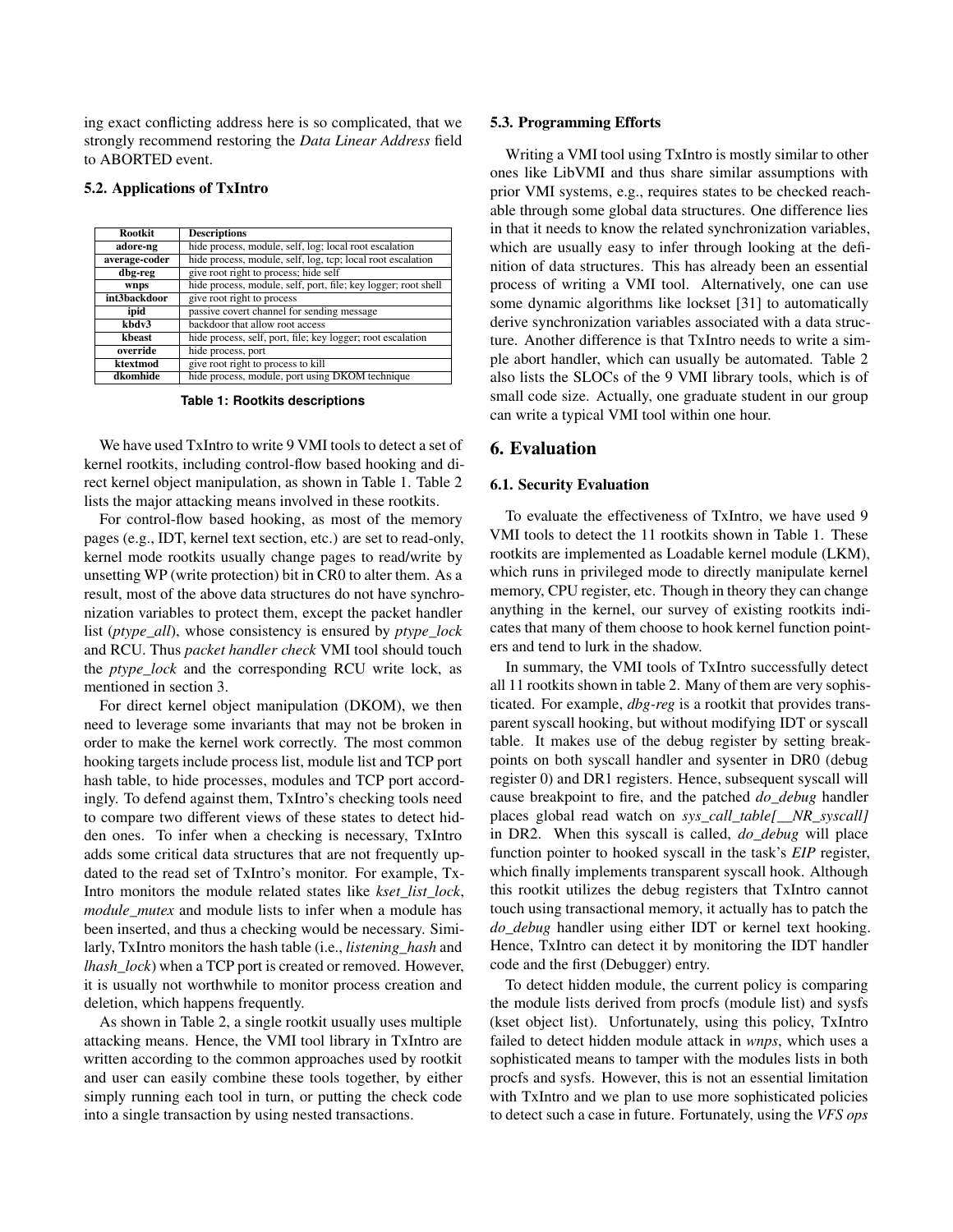| <b>Rootkit</b> |                      |            |                    | <b>Control flow based hook</b> | <b>DKOM</b> based hook | Detected?      |                     |             |             |  |
|----------------|----------------------|------------|--------------------|--------------------------------|------------------------|----------------|---------------------|-------------|-------------|--|
|                | <b>Syscall table</b> | <b>IDT</b> | <b>Kernel text</b> | <b>VFS</b> ops                 | <b>DebugReg</b>        | Packet handler | <b>Process hide</b> | Module hide | Socket hide |  |
| adore-ng       |                      |            |                    | $\oplus$                       |                        |                |                     | $\oplus$    |             |  |
| average-coder  |                      |            |                    | $\oplus$                       |                        |                |                     |             |             |  |
| dbg-reg        |                      |            |                    |                                | $\oplus$               |                |                     | $\oplus$    |             |  |
| wnps           |                      | $\oplus$   |                    | $\oplus$                       |                        |                |                     | $\oplus$    |             |  |
| int3backdoor   |                      | $\oplus$   |                    |                                |                        |                |                     |             |             |  |
| ipid           |                      |            |                    |                                |                        | $\oplus$       |                     |             |             |  |
| kdbv3          | $\oplus$             |            |                    |                                |                        |                |                     |             |             |  |
| kbeast         | $\oplus$             |            |                    | $\oplus$                       |                        |                |                     | $\oplus$    |             |  |
| override       | $\oplus$             |            |                    |                                |                        |                |                     |             |             |  |
| ktextmod       |                      |            | $\oplus$           |                                |                        |                |                     | $\oplus$    |             |  |
| dkomhide       |                      |            |                    |                                |                        |                | $\oplus$            | $\oplus$    | $\oplus$    |  |
| lines of code  | 170                  | 135        | 150                | 185                            | 140                    | 125            | 225                 | 175         | 275         |  |

**Table 2: Techniques used by rootkits and the corresponding VMI tools**

*hook* VMI tool, TxIntro can successfully detect this rootkit.

In all cases, TxIntro's monitoring module will timely detect updates to the monitored data structures like IDT, syscall table and module list, and then issue related VMI tools to detect the rootkits.

*False positive/Negatives:* As the combat between rootkits and rootkit detectors will continue, VMI tools written in TxIntro may have false negatives in not detecting some new kernel rootkits. A poorly written VMI tool may generate false positives as well. This can be mitigated by using new rootkit detection policies. Here, TxIntro mainly focuses on providing a mechanism to accommodate different detection policies. Note that, due to some suspicious transactional aborts in current Haswell processor  $^7$ , the monitoring part of TxIntro may falsely cause transactional aborts and cause some VMI tools to be executed. This will not lead to false positives, as TxIntro still relies on the results of VMI tools. Fortunately, such events happen rarely.

### 6.2. Performance Evaluation

To evaluate the efficiency of TxIntro, we measure the slowdown in performance and QoS experienced by the guest VM when VMI tools are executing. We also illustrate the statistics regarding the VMI tools, including the execution time and abort rate of each VMI tool.

The platform we use is an Intel machine with a Haswell machine with 4 cores (8 hardware threads using hyperthreading), running at 3.4 GHz and 32 GB memory. Xen is with version 4.2. We use Linux 3.2 as the OS for the management VM and Linux 2.6.24 as the guest production VM. Each guest VM is configured with 2 virtual cores and 2 GB memory. We use SPECINT 2006 [32] and PARSEC [33] to evaluate the performance slowdown and Darwin Streaming Server to evaluate the service disruption.

Performance Slowdown: Figure 9 and Figure 10 illustrate the performance overhead of running SPECINT 2006 and PARSEC while running the 9 VMI tools every 5 seconds. The results show that even in a worst case TxIntro incurs negnigible performance slowdown. This is expected as TxIntro runs isolated from the production VM. Note that there is a small performance varition of running PARSEC in our VM, even after running it for 5 times. However, the overall performance is similar.

Service disruption: To measure the service disruption of TxIntro on guest VMs, we run all 9 VMI tools every 5 seconds. This represents a worst-case stress test where a system administrator constantly issues introspection operations. Figure 11 illustrates the average delay of all 40 clients. TxIntro has similar average delays with a VM without performing VMI, where the differences are caused by run-to-run variations. As the server delay remains negative, this indicates that the clients have sufficient buffers and thus TxIntro causes no impact to clients. We also collect the maximum delay perceived by clients and TxIntro is also with similar values with a VM not being introspected (omitted here for brievity).

VMI execution time: We also measure the execution time of each VMI tool, as shown in Table 3. As the basic scheme of TxIntro may not work due to excessive working set, we only provide the execution time of the optimized versions. As shown in the table, TxIntro is only with a few tens of microseconds for many VMI tools. The worst case is netstat, which spends around 3,674 microseconds due to touching a large number of states. This is orders of magnitude smaller than prior VMI tools like Virtuoso [9] and VMST [34] that take several to tens of seconds to run a simple VMI tool. This short execution time, together with the significantly reduced working set of typical VMI tools (Figure 6), make TxIntro suitable to run large and complex VMI tools.

| DS | Ismod | tstau | $\alpha$ vrot<br>/stbl | ıdı | ktext                    | /Is-ops | Am | mr.<br>,,, |
|----|-------|-------|------------------------|-----|--------------------------|---------|----|------------|
|    | $-1$  |       |                        |     | $\overline{\phantom{a}}$ | o.      |    |            |

**Table 3: Execution time (us) for different VMI tools**

Conflict abort rate: We also collect the transaction abort rate when the guest VM is building the Linux kernel in parallel (with many forks). Specifically, we run our test 8 times for each of the 9 tools, thanks to the fast execution of our tools, no conflict abort happens in 8 of the 9 tools' execution, except the *ps* tool. For the *ps* tool, 6 of 8 runs abort and then

 $7$ For example, we even encountered conflict aborts when running a single threaded application.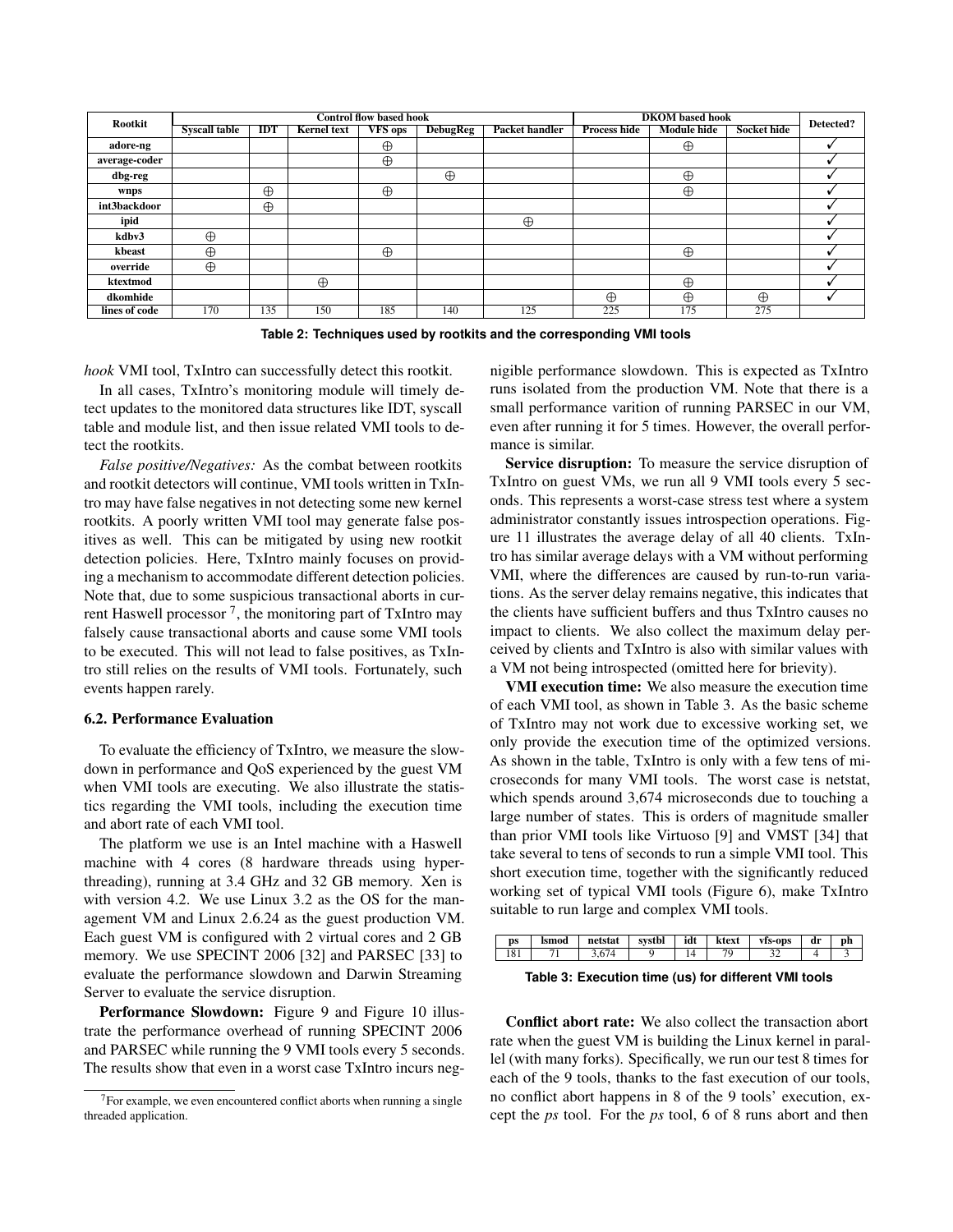





Figure 10: PARSEC perf. overhead.

retry only once before success. Similarly, in the security evaluation, conflict abort seldom happens for the 9 tools unless the rootkit modifies the related data structure like runqueue or process lists.

# 7. Related Work

Virtual Machine Introspection: Garfinkel and Roseenblum are the first to propose using an "out-of-VM" approach called virtual machine introspection (VMI) to do security checking. Due to the advantage of strong isolation from the VM being monitored, VMI has been intensively studied for secure systems [1, 2, 35, 4, 3, 5, 9, 34, 6]. VMware has also provided a product called vShield that uses a security VM to check the file systems of monitored VMs [36].

Similar to TxIntro, Kruiser [24] also aims at making the monitoring process and guest virtual machine concurrently. However, Kruiser is specifically targeted to heap memory monitoring to detect heap overflow attacks. It uses a ticketlike versioning lock to synchronize monitoring process and guest VM and requires changing kernel memory management code in guest VMs. In contrast, TxIntro is a general framework for VMI and is transparent to guest VMs, thanks to the strong atomicity of hardware transactional memory.

KI-Mon [37] instead designs and implements dedicated hardware to monitor updates to critical data structures in OS kernel to preserve kernel integrity. A special-purpose processor snoops system buses to interpret updates to monitored data structures, which, however, can only monitor updates until they have been flushed from cache to memory<sup>8</sup>. If there is suspicious updates, KI-Mon pulls host memory to do further checking. As the dedicated processor is not synchronized with guest VM's execution, there is no guarantee that the memory snapshot is consistent. By using the strong atomicity of HTM, TxIntro overcomes these issues and runs directly on commodity processors.

Many other systems focus on exploring the applications of VMI [1, 4, 5] and how to easily construct introspection tools [2, 9, 34, 6]. For example, LibVMI [2, 16] provides a library to ease the task of writing VMI tools. Virtuoso [9] and VMST [34] instead leverage binary code reuse to automate the process of writing VMI tools, but at the cost of long VM pausing duration (more than 20s for a simple VMI tool called getpsfile <sup>9</sup> in Virtuoso) and significant performance

**Figure 9:** *SPECINT 2006 perf. overhead.* **Figure 10:** *PARSEC perf. overhead.* **Figure 11:** *Darwin streaming sever delay.*

slowdown (9.3X for user-level VMI tools and up to 500X for kernel-level VMIs), which limit their uses in online monitoring [9]. Exterior [6] further supports changes to a limited set of kernel state, but still requires pausing the monitored VM and excessive performance overhead (23X overhead compared to QEMU).

Currently, there has been very limited consideration of consistent issues. Many systems require pausing the VM being monitored, which, however, cannot guarantee consistent states as the kernel might be paused in a state where an update to data structures is still in progress. Virtuoso [9] chooses to wait the monitored VM into user mode before starting VMI. However, there may be a risk regarding the time of check to time of use (TOCTTOU) between the status checking and the real pausing for VMs with multiple cores.

TxIntro resembles existing VMI systems in many aspects, but does not need to pause VMs and is with a consistent view on VM states and negligible performance overhead.

Using Transactions for Security: Researchers have investigated using transactional memory to monitor data invariants [38, 39] in user code. Harris and Simon Peyton use software transactional memory (STM) in Haskell to actively monitor programmer-specified data structure invariants [38] by hooking STM conflict handlers. Butt et al. [39] further show such functionality can be implemented using hardware transactional memory (HTM) by using a HTM simulator of LogTM-SE [40]. Unlike the monitoring functionality in Tx-Intro, these systems are intrusive in requiring wrapping the monitored code in a HTM region, while TxIntro leverages the strong atomicity of a HTM (i.e., Intel's RTM) and makes no assumption about the unmodified monitored code. Further, TxIntro is the first to use HTM for virtual machine introspection by applying to kernel code inside a VM and runs on a real hardware with restricted HTM features, while prior systems are for user-level code and runs either on STM or on a full-fledged HTM using a simulator. Hill et al. [38] make a case of leveraging the access summary in LogTM-SE [40] to support watchpoints. TxIntro further shows that it is possible to leverage the strong atomicity of HTM to infer when a VMI might be necessary and describes the challenges and solutions of monitoring key data structures. Further, TxIntro also leverages HTM to provide consistent and concurrent VMI and is built with several techniques to conquer the limited and asymmetric read and write set in commodity HTM.

Chung et al. [41] show how hardware transactional memory can be used to solve metadata races during security

<sup>8</sup>They assume a write-through cache design, which is not the case for commdoity x86 processors

<sup>&</sup>lt;sup>9</sup>It fetches the name of the executable for a given PID.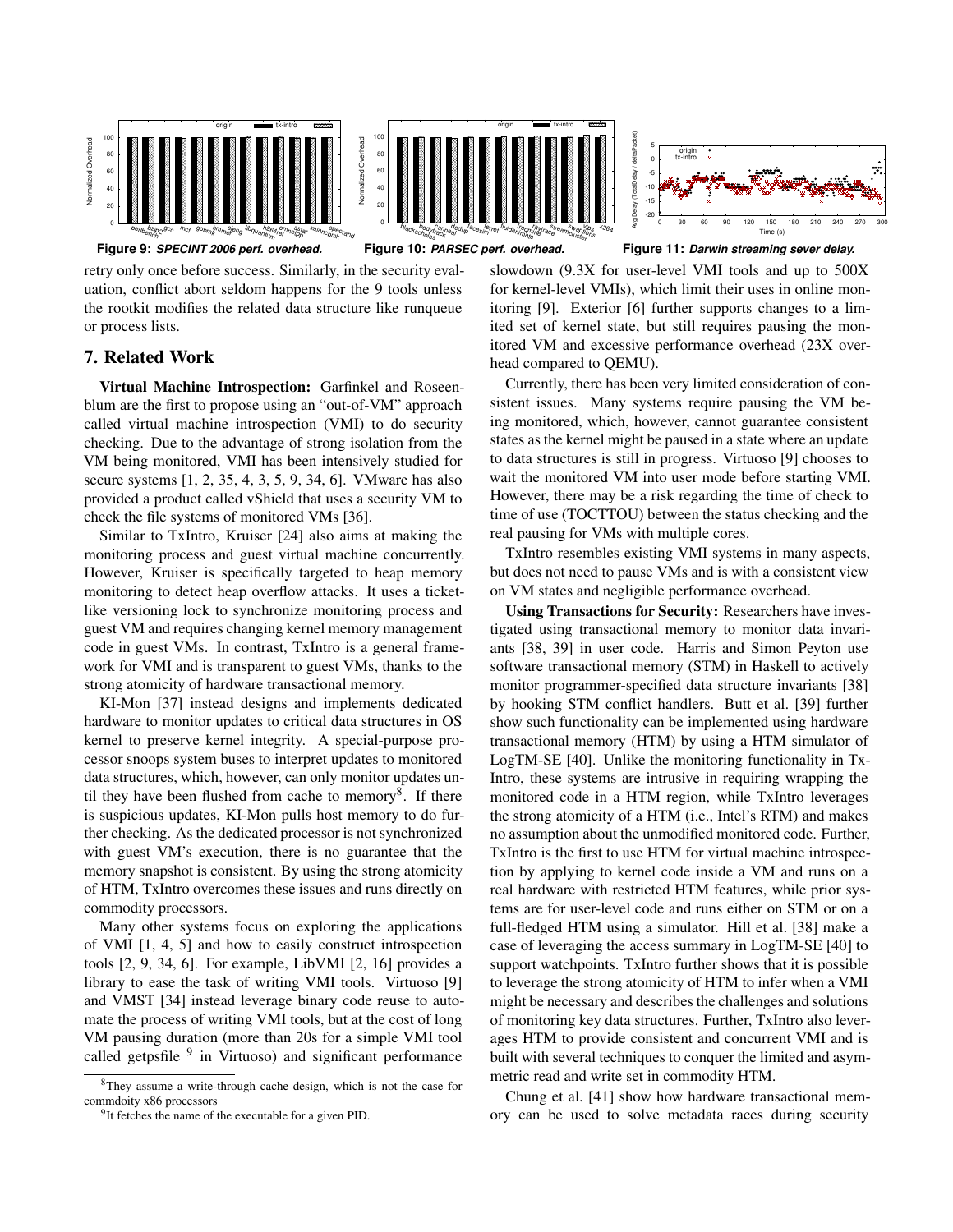checks using binary translation. Birgisson et al. [42] describe a system to ease checking of authorization policies using software transactional memory. Specifically, they group a set of policy checks as well as accesses to authorization policies into transactions, such that it is unlikely to miss some security checks. However, it requires instrumenting operating system code using transactions, which is intrusive and may be impossible for RTM due to frequent permanent aborts by systems events like I/O instructions.

Overall, TxIntro departs from existing work using transactions for security by applying it to VMI, and is the first to leverage the strong atomicity of RTM to ensure consistent and concurrent introspection.

Leveraging Commodity Hardware for Software Security: TxIntro continues the line of research in leveraging commodity hardware features for software security and reliability, including performance counters [43, 44], control speculation [45, 46] and ECC memory [47]. TxIntro adds to the literature by showing that the strong atomicity of commodity hardware transactional memory can be leveraged for concurrent and consistent virtual machine introspection.

# 8. Discussion and Limitation

*Missed monitoring time window:* TxIntro might miss some updates to critical data structures when two updates happen simultaneously. This is because, the first update will trigger a transaction abort, making the second update not be detected as the monitoring code is handling the transaction aborts. This is a fundamental limitation with TxIntro using HTM for VMI. Fortunately, these cases are rare in practice as it is unlikely that a rootkit updates two data structures simultaneously $10$ . Even so, the missed time window is small and the rootkit may likely be detected during rescan as TxIntro will perform a VMI to related data structure ultimately.

*Frequent aborts due to racy execution:* A rootkit writer may leverage the mechanism of TxIntro to impede the VMI code from being successfully executed, like frequently touching the synchronization states in the read set of TxIntro. However, as TxIntro is executed stealthily without being known from guest VMs, the rootkit has no knowledge of which data it would access, thus has to frequently touch all of the synchronization states. This may disturb normal execution and provide visible clues to user, which violates the goal of rootkits being stealth. Further, TxIntro can use frequent aborts as a sign to infer the rootkit's existence and report such suspicious events to users to take further actions (e.g., pausing the VM to do VMI).

*Huge read/write set not fitting in cache:* It would be possible that a complex VMI tool that requires touching a large number of guest states, which makes it hard to fit into the maximum read/write set provided by the processor. For such cases, TxIntro would have to require programmers to split

their VMI code into several stages so that each stage can be fitted into the read/write set. Fortunately, our optimizations have actually enabled writing of large and complex VMI tools that would be otherwise impossible. Further, we expect forthcoming commodity processors to support larger working set.

*Policies vs. mechanisms:* It is possible that a rootkit writer may develop rootkits that cannot be easily detected by existing VMI tools, e.g., by breaking the heuristics relied on by VMI tools [48]. This is essentially a typical long-term combat between attackers and defenders. Here, we focus on the mechanisms for VMI, and thus defenders can use TxIntro to provide more sophisticated rootkit detection tools (i.e., policies). For example, it can leverage invariants from hardware states to derive correct view on guest VM [3].

*Interference with kernel's future usage of HTM:* With the adoption of HTM to OS kernel, TxIntro might interfere with kernel's normal usages of HTM, e.g., aborting a normal kernel transaction. We believe this is a common issue of VMI. However, other similar tools not using HTM (e.g., directly inspecting kernel variables) may *always* abort normal kernel transactions with conflicting accesses due to the strong atomicity of HTM, while TxIntro may abort less normal kernel transactions depending on the abort policy. Further, the interference caused by TxIntro is unlikely to be serious as Twophase VMI-Copy optimization already makes transaction execution time very short, and thus minimizes the chance of conflicting.

# 9. Conclusion and Future Work

We presented TxIntro, a novel approach that leverages commodity hardware transactional memory (HTM) support to provide concurrent and consistent virtual machine introspection. Based on the strong atomicity provided by HTM, TxIntro is completely transparent and caused almost no disruption to guest virtual machines. TxIntro is carefully designed with two techniques to reduce the read and write set in commodity best-effort HTM such that a large VMI tool can still run using our framework. TxIntro was shown to be useful by stealthily detecting 11 popular kernel rootkits and incurring negligible performance overhead and service disruption to guest VMs.

We plan to extend our work in several directions. First, TxIntro currently does introspection only and does not directly modify the states of guest VMs. We plan to extend TxIntro so that it can directly kill and remove kernel rootkits from outside the VM. Second, we plan to incorporate prior approaches [9, 34] to automate the process of writing VMI tools. Third, we plan to deploy TxIntro to other HTM platforms to see the performance implications.

# 10. Acknowledgement

We thank Sylvain Geneves and the anonymous reviewers for their insightful comments. This work is supported by a

 $10$ Our experiences with more than 10 kernel rootkits confirm this.